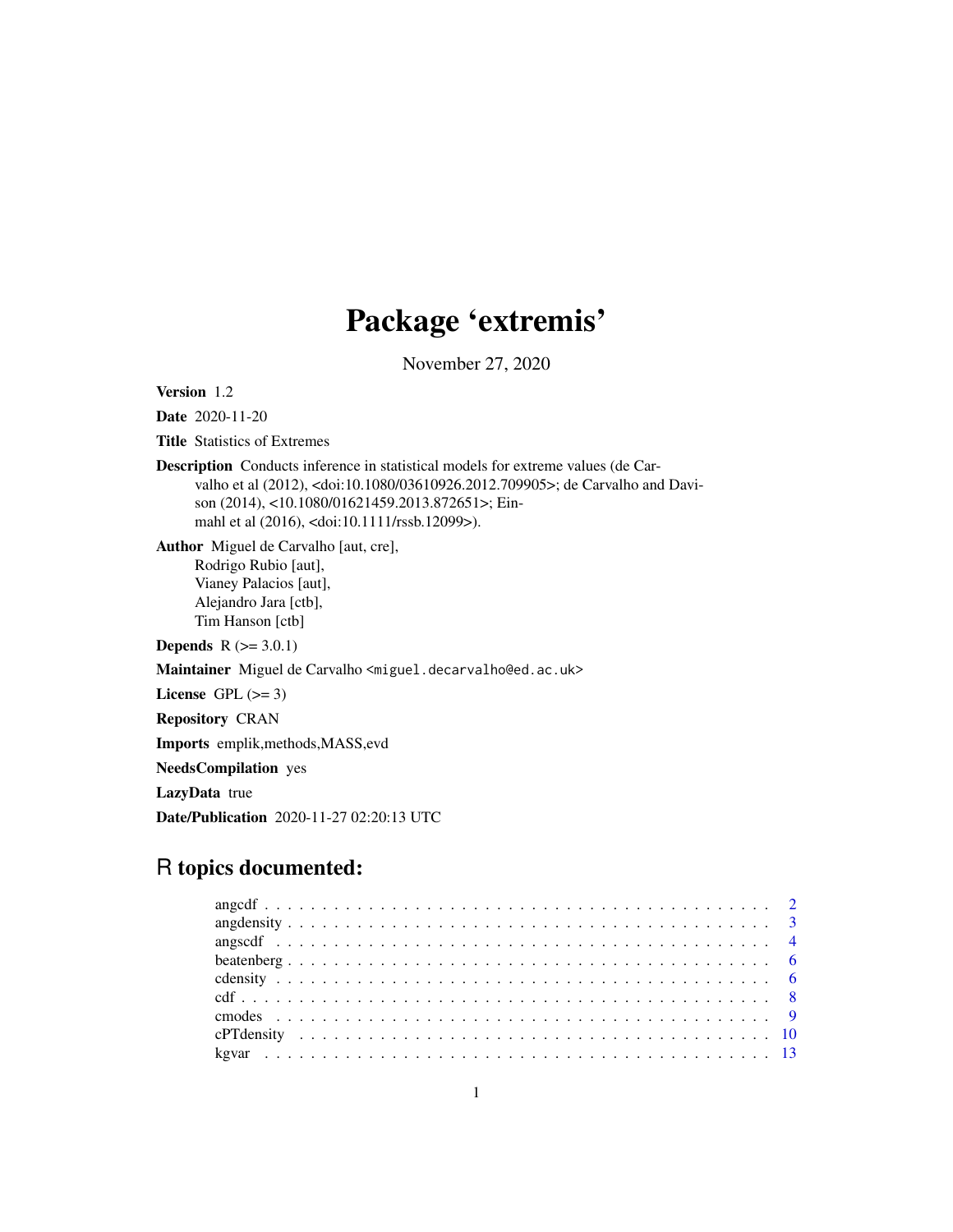#### <span id="page-1-0"></span>2 angolaethau an chomhair an chomhair an chomhair an chomhair an chomhair an chomhair an chomhair an chomhair an chomhair an chomhair an chomhair an chomhair an chomhair an chomhair an chomhair an chomhair an chomhair an c

| Index |  |  |  |  |  |  |  |  |  |  |  |  |  |  |  |  |  |  |  |  |  |  |
|-------|--|--|--|--|--|--|--|--|--|--|--|--|--|--|--|--|--|--|--|--|--|--|
|       |  |  |  |  |  |  |  |  |  |  |  |  |  |  |  |  |  |  |  |  |  |  |
|       |  |  |  |  |  |  |  |  |  |  |  |  |  |  |  |  |  |  |  |  |  |  |
|       |  |  |  |  |  |  |  |  |  |  |  |  |  |  |  |  |  |  |  |  |  |  |
|       |  |  |  |  |  |  |  |  |  |  |  |  |  |  |  |  |  |  |  |  |  |  |

angcdf *Empirical-Likelihood Based Inference for the Angular Measure*

#### Description

This function computes empirical-likelihood based estimators for the angular distribution function of a bivariate extreme value distribution.

#### Usage

 $angcdf(Y, tau = 0.95, method = "euclidean", raw = TRUE)$ 

#### Arguments

| Y      | data frame with two columns from which the estimate is to be computed.                                                                          |
|--------|-------------------------------------------------------------------------------------------------------------------------------------------------|
| tau    | value used to threshold the data; by default it is set as the 0.95 quantile of the<br>pseudo-radius $tau = 0.95$ .                              |
| method | a character string setting the method to be used. By default method = "euclidean",<br>the other option being method = "empirical". See details. |
| raw    | logical; if TRUE, Y will be converted to unit Fréchet scale. If FALSE, Y will be<br>understood as already in unit Fréchet scale.                |

#### Details

method = "euclidean" implements the maximum Euclidean likelihood spectral distribution function as introduced by de Carvalho et al (2013). method = "empirical" implements the maximum Empirical likelihood spectral distribution function as introduced by Einmahl and Segers (2009).

#### Value

| н | angular distribution function. |
|---|--------------------------------|
| w | pseudo-angles.                 |
| v | data.                          |

The plot method depicts the empirical likelihood-based angular distribution function.

#### Author(s)

Miguel de Carvalho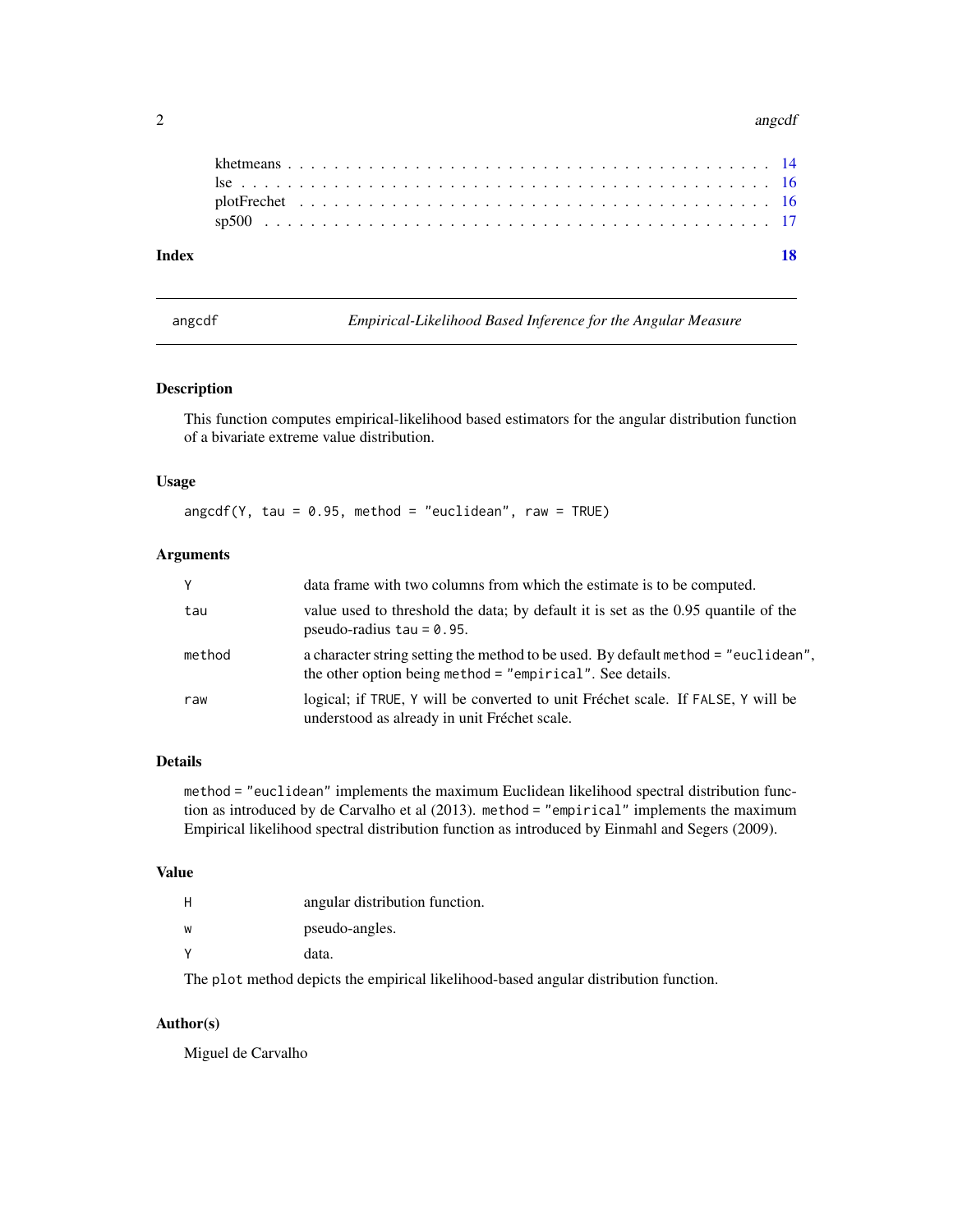#### <span id="page-2-0"></span>angdensity 3

#### References

de Carvalho, M., Oumow, B., Segers, J. and Warchol, M. (2013) A Euclidean likelihood estimator for bivariate tail dependence. *Communications in Statistics—Theory and Methods*, 42, 1176–1192.

Einmahl, J. H. J., and Segers, J. (2009) Maximum empirical likelihood estimation of the spectral measure of an extreme-value distribution. *The Annals of Statistics*, 37, 2953–2989.

#### Examples

```
## de Carvalho et al (2013, Fig. 7)
data(beatenberg)
attach(beatenberg)
fit \leq angcdf(beatenberg, tau = 0.98, raw = FALSE)
plot(fit)
rug(fit$w)
```
angdensity *Empirical-Likelihood Based Inference for the Angular Density*

#### Description

This function computes empirical-likelihood based estimators for the angular distribution function of a bivariate extreme value distribution.

#### Usage

```
angdensity(Y, tau = 0.95, nu, grid = seq(0.01, 0.99, length = 2<sup>0</sup>),
   method = "euclidean", raw = TRUE)
```
#### Arguments

| Y      | data frame with two columns from which the estimate is to be computed.                                                                            |
|--------|---------------------------------------------------------------------------------------------------------------------------------------------------|
| tau    | value used to threshold the data; by default it is set as the 0.95 quantile of the<br>pseudo-radius.                                              |
| nu     | concentration parameter of beta distribution which controls the amount of smooth-<br>ing.                                                         |
| grid   | grid with coordinates of the points where the angular density is estimated; by<br>default $grid = seq(0.01, 0.99, length = 208)$ .                |
| method | a character string setting the method to be used. By default method = "euclidean",<br>the other option being method $=$ "empirical". See details. |
| raw    | logical; if TRUE, Y will be converted to unit Fréchet scale. If FALSE, Y will be<br>understood as already in unit Fréchet scale.                  |

#### Details

The smooth angular density was introduced in by de Carvalho et al (2013). method = "euclidean" implements the version of the method based on Euclidean likelihood weights, whereas method = "empirical" uses Empirical likelihood weights.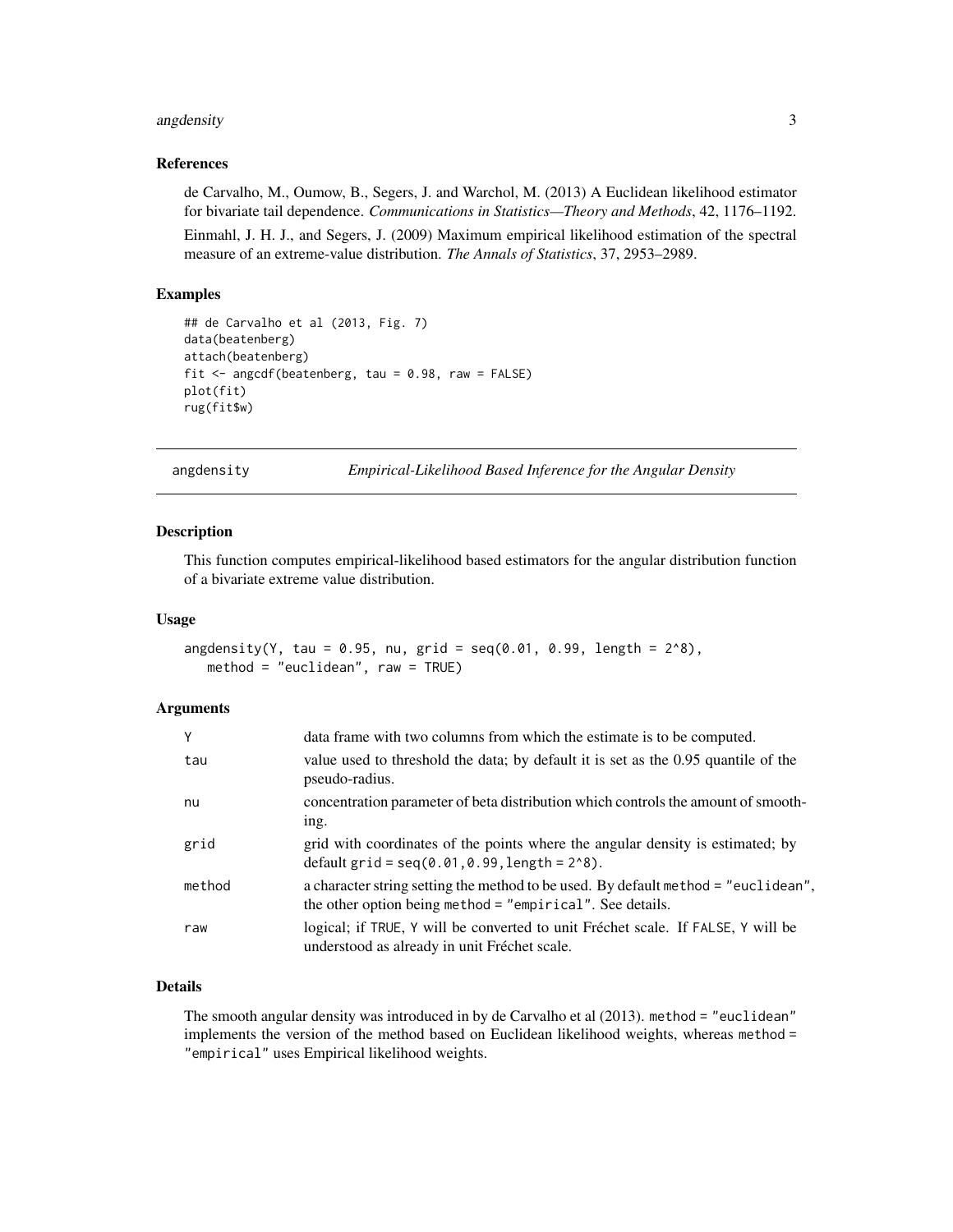#### <span id="page-3-0"></span>Value

| h    | the estimate angular density values.                                        |
|------|-----------------------------------------------------------------------------|
| grid | grid with coordinates of the points where the angular density is estimated. |
| W    | pseudo-angles.                                                              |
| nu   | concentration parameter of the Beta-kernel.                                 |
| Υ    | raw data.                                                                   |
|      |                                                                             |

The plot method depicts the smooth angular density.

#### Author(s)

Miguel de Carvalho

#### References

de Carvalho, M., Oumow, B., Segers, J. and Warchol, M. (2013) A Euclidean likelihood estimator for bivariate tail dependence. *Communications in Statistics—Theory and Methods*, 42, 1176–1192.

#### Examples

```
## de Carvalho et al (2013, Fig. 7)
data(beatenberg)
attach(beatenberg)
fit \leq angdensity(beatenberg, tau = 0.98, nu = 163, raw = FALSE)
plot(fit)
rug(fit$w)
```

| angscdf | Smooth Empirical-Likelihood Based Inference for the Angular Mea- |
|---------|------------------------------------------------------------------|
|         | sure                                                             |

#### Description

This function computes smooth empirical-likelihood based estimators for the angular distribution function of a bivariate extreme value distribution.

#### Usage

```
angscdf(Y, tau = 0.95, nu, grid = seq(0.01, 0.99, length = 2<sup>0</sup>),method = "euclidean", raw = TRUE)
```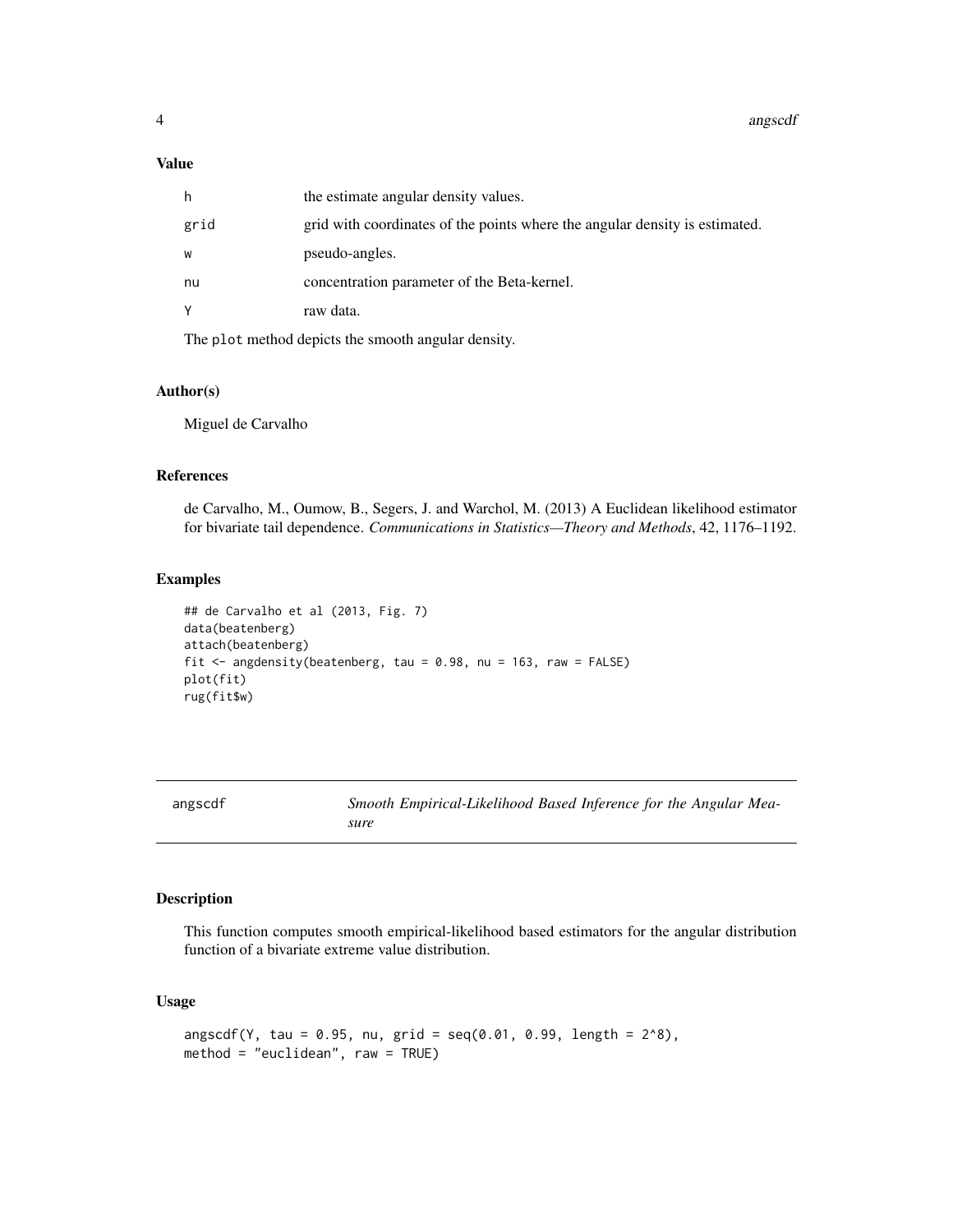#### angscdf 5

#### Arguments

|        | data frame with two columns from which the estimate is to be computed.                                                                            |
|--------|---------------------------------------------------------------------------------------------------------------------------------------------------|
| tau    | value used to threshold the data; by default it is set as the 0.95 quantile of the<br>pseudo-radius $tau = 0.95$ .                                |
| nu     | concentration parameter of beta distribution which controls the amount of smooth-<br>ing.                                                         |
| grid   | grid with coordinates of the points where the angular measure is estimated; by<br>default $grid = seq(0.01, 0.99, length = 28).$                  |
| method | a character string setting the method to be used. By default method = "euclidean",<br>the other option being method $=$ "empirical". See details. |
| raw    | logical; if TRUE, Y will be converted to unit Fréchet scale. If FALSE, Y will be<br>understood as already in unit Fréchet scale.                  |

#### Details

method = "euclidean" implements the maximum Euclidean likelihood spectral distribution function as introduced by de Carvalho et al (2013). method = "empirical" implements the maximum Empirical likelihood spectral distribution function as introduced by Einmahl and Segers (2009).

#### Value

| н    | the estimated angular distribution function values.                         |
|------|-----------------------------------------------------------------------------|
| grid | grid with coordinates of the points where the angular measure is estimated. |
| w    | pseudo-angles.                                                              |
| nu   | concentration parameter of the Beta-kernel.                                 |
|      | raw data.                                                                   |
|      |                                                                             |

The plot method depicts the empirical likelihood-based angular distribution function.

### Author(s)

Miguel de Carvalho

#### References

de Carvalho, M., Oumow, B., Segers, J. and Warchol, M. (2013) A Euclidean likelihood estimator for bivariate tail dependence. *Communications in Statistics—Theory and Methods*, 42, 1176–1192. Einmahl, J. H. J., and Segers, J. (2009) Maximum empirical likelihood estimation of the spectral measure of an extreme-value distribution. *The Annals of Statistics*, 37, 2953–2989.

```
## de Carvalho et al (2013, Fig. 7)
data(beatenberg)
attach(beatenberg)
fit \leq angscdf(beatenberg, tau = 0.98, nu = 163, raw = FALSE)
plot(fit)
rug(fit$w)
```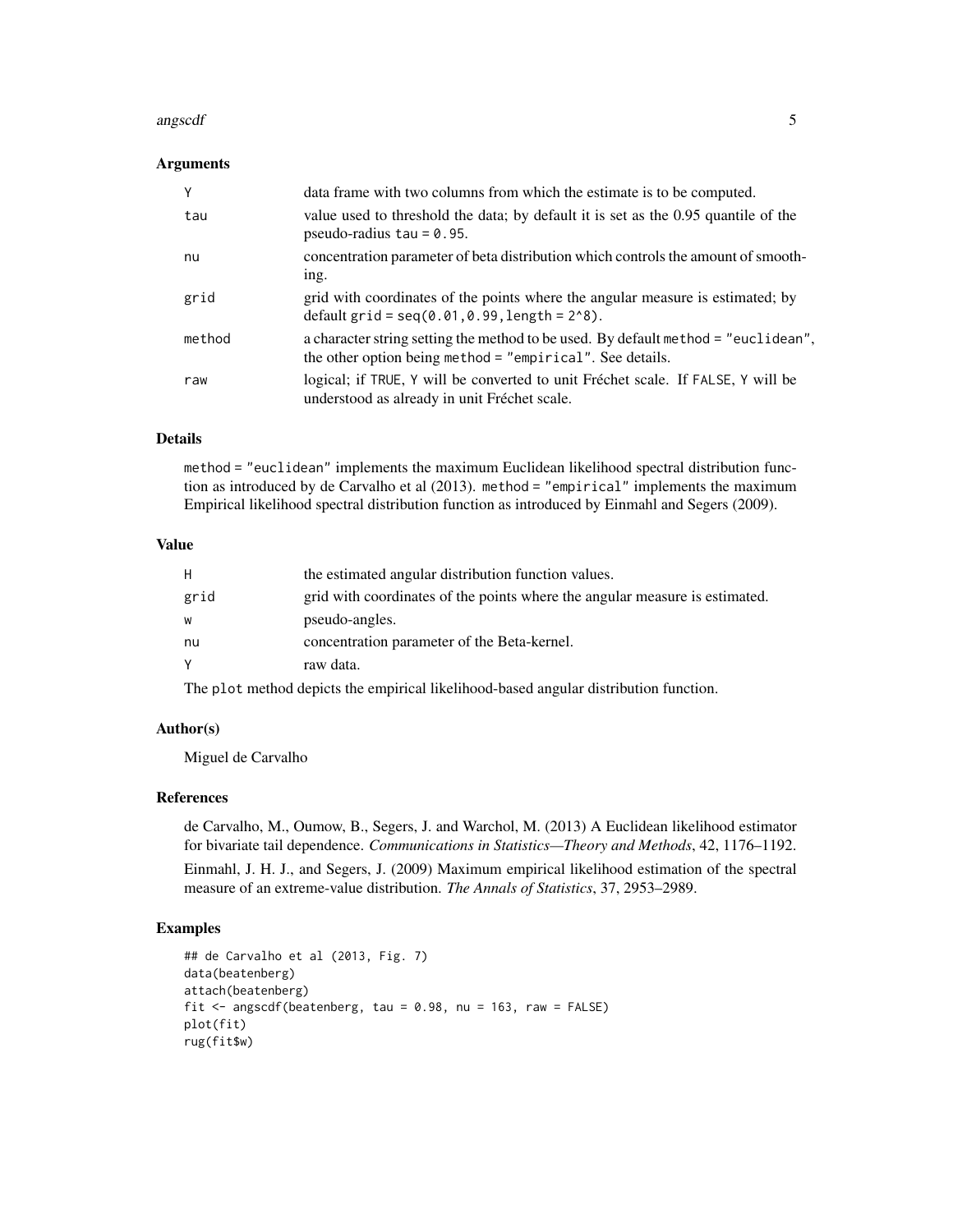<span id="page-5-0"></span>beatenberg *Beatenberg*

#### Description

Preprocessed pairs of temperatures in unit Fréchet scale from Beatenberg forest, registered under forest cover and in the open field. Preprocessing is conducted as described in Ferrez et al (2011).

#### Usage

beatenberg

#### Format

The beatenberg data frame has 2839 rows and 2 columns.

#### References

Ferrez, J., A. C. Davison, and Rebetez., M. (2011) Extreme temperature analysis under forest cover compared to an open field. *Agricultural and Forest Meteorology*, 151, 992–1001.

cdensity *Kernel Smoothed Joint Scedasis Density*

#### Description

This function computes a kernel joint scedasis density estimate.

#### Usage

cdensity(XY, tau =  $0.95$ , raw = TRUE, ...)

#### Arguments

| XY       | data frame from which the estimate is to be computed; first column corresponds<br>to time, the second and third columns correspond to the variables of interest X<br>and Y respectively.                           |
|----------|--------------------------------------------------------------------------------------------------------------------------------------------------------------------------------------------------------------------|
| tau      | value used to threshold the data $Z = min(X, Y)$ ; by default threshold = quantile(Z, tau).                                                                                                                        |
| raw      | logical; if TRUE, X and Y will be converted to unit Fréchet scale. If FALSE, X<br>and Y will be understood as already in unit Fréchet scale. If a single variable is<br>provided raw is automatically set to TRUE. |
| $\cdots$ | further arguments for density methods.                                                                                                                                                                             |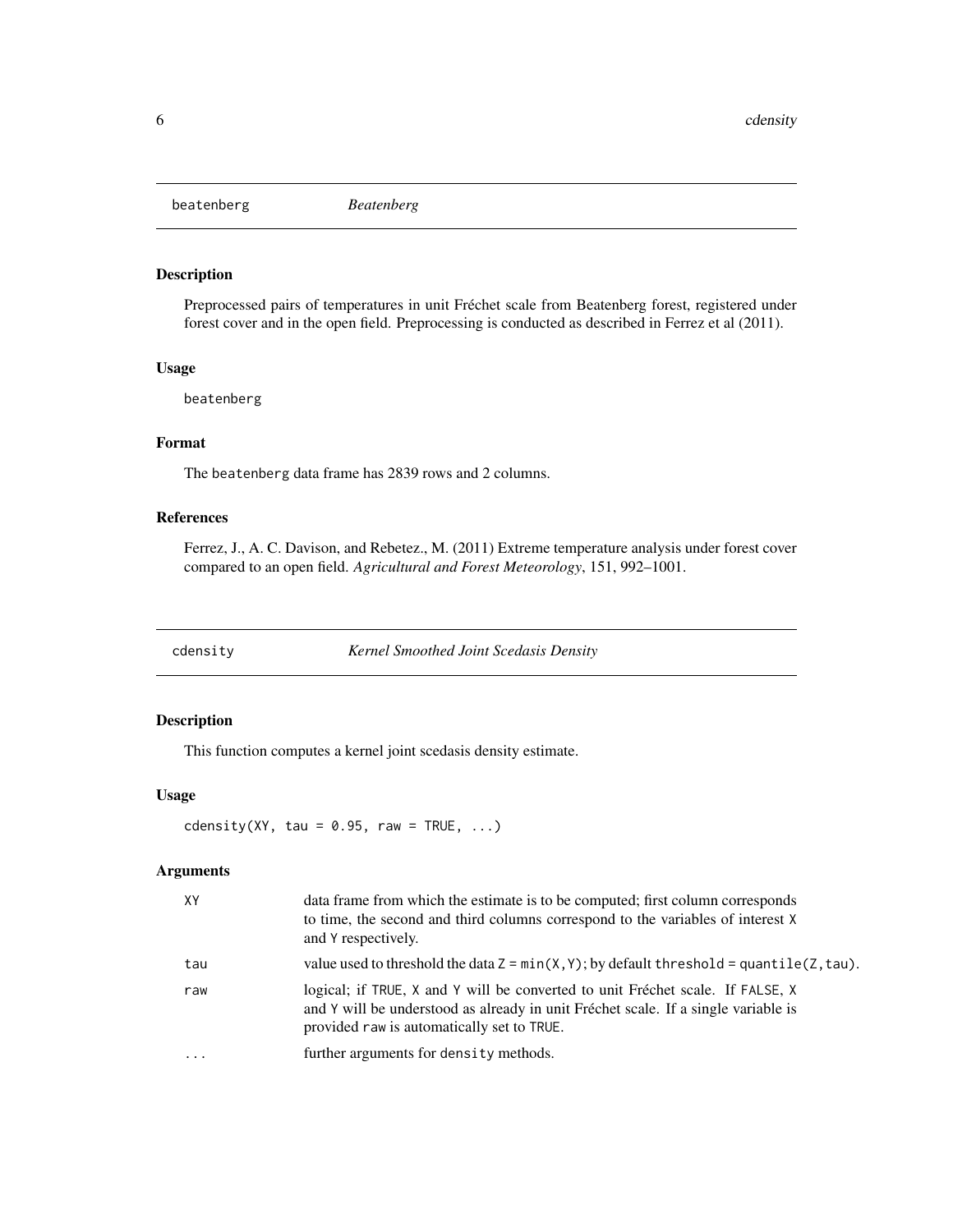#### cdensity 7 and 2008 and 2008 and 2008 and 2008 and 2008 and 2008 and 2008 and 2008 and 2008 and 2008 and 2008  $\sigma$

#### Details

This function learns about the joint scedasis function using kernel methods as discussed in Palacios and de Carvalho (2020). In the particular case where XY contains no third column, the function learns about the scedasis function of Einmahl et al (2016).

#### Value

| C  | scedasis density estimator.                |
|----|--------------------------------------------|
| k  | number of exceedances above the threshold. |
| W  | standardized indices of exceedances.       |
| XΥ | raw data.                                  |

The plot method depicts the smooth scedasis density.

#### Author(s)

Miguel de Carvalho and Vianey Palacios

#### References

Einmahl, J. H., Haan, L., and Zhou, C. (2016) Statistics of heteroscedastic extremes. *Journal of the Royal Statistical Society: Ser. B*, 78(1), 31–51.

Palacios, V. and de Carvalho, M. (2020) Bayesian semiparametric modeling of jointly heteroscedastic extremes. *Preprint.*

```
data(lse)
attach(lse)
XY <- data.frame(DATE[-1], -diff(log(ROYAL.DUTCH.SHELL.B)))
T < -dim(XY)[1]k <- floor((0.4258597) * T / (log(T)))
fit \leq cdensity(XY, kernel = "biweight", bw = 0.1 / sqrt(7))
plot(fit)
plot(fit, original = FALSE)
## Example from Palacios and de Carvalho (2020, submitted)
library(evd)
T < -5000time \leq seq(1/T, 1, by = 1/T)
set.seed(1263)
aux \leq matrix(0,T,2)
for(i in 1:T) \{aux[i,] <- rbvevd(1,dep=sin(time[i]*pi),model="log",
    mar1 = c(1, 1, 1), mar2 = c(1, 1, 1))XY <- cbind(time,aux)
fit \le cdensity(XY, kernel = "biweight", bw = 0.1)
plot(fit)
```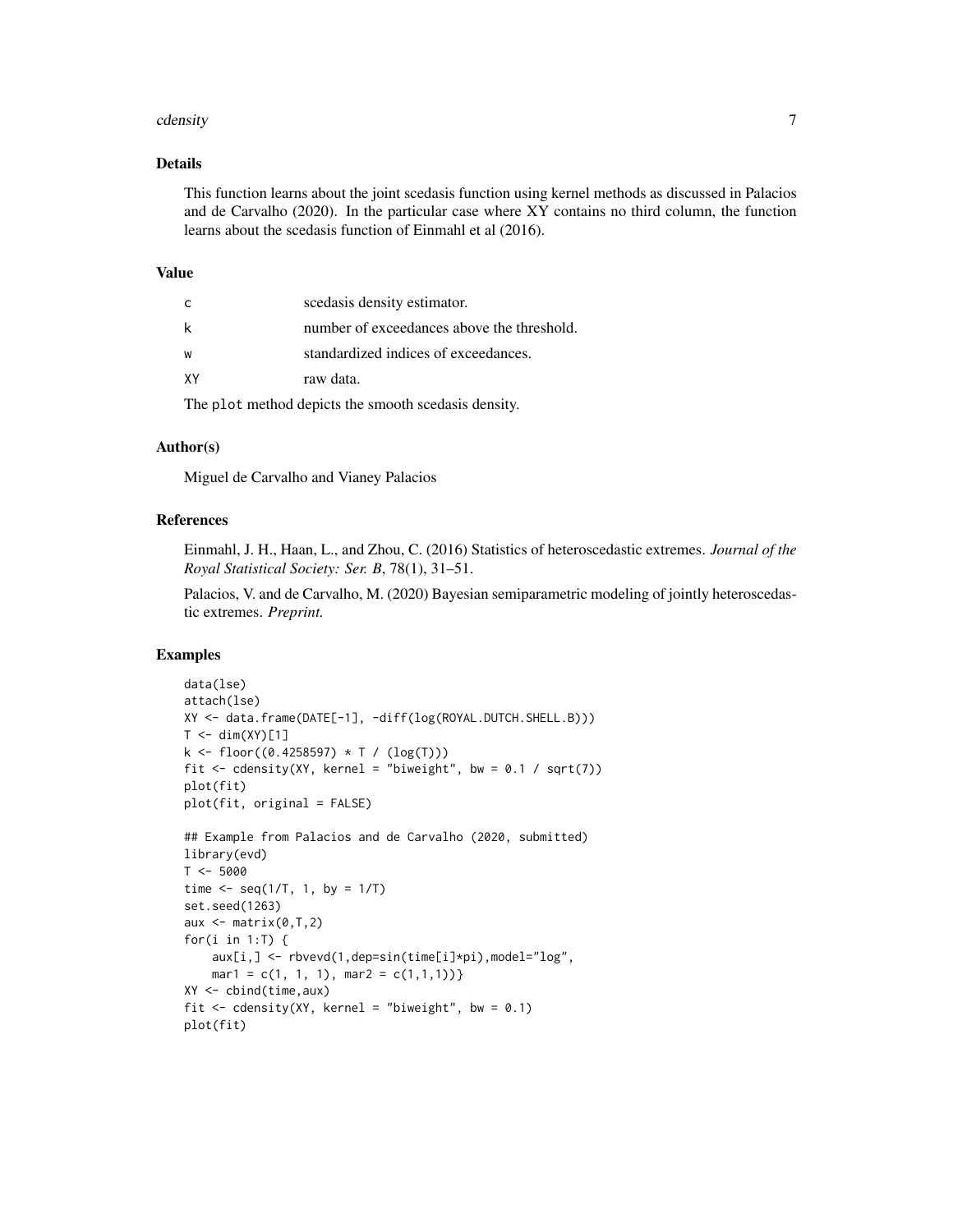#### <span id="page-7-0"></span>Description

This function computes the empirical scedasis distribution function.

#### Usage

```
cdf(Y, threshold = quantile(Y[, 2], 0.95))
```
#### Arguments

|           | data frame from which the estimate is to be computed; first column corresponds        |
|-----------|---------------------------------------------------------------------------------------|
|           | to time and the second to the variable of interest.                                   |
| threshold | value used to threshold the data y; by default threshold = quantile( $Y$ [,2], 0.95). |

#### Details

The empirical scedasis distribution function was introduced by Einmahl et al (2016).

#### Value

| C | empirical scedasis distribution function. |
|---|-------------------------------------------|
| W | standardized indices of exceedances.      |
| k | number of exceedances above a threshold.  |
| ٧ | raw data.                                 |

The plot method depicts the empirical cumulative scedasis function, and the reference line for the case of constant frequency of extremes over time (if uniform = TRUE).

#### Author(s)

Miguel de Carvalho

#### References

Einmahl, J. H., Haan, L., and Zhou, C. (2016) Statistics of heteroscedastic extremes. *Journal of the Royal Statistical Society: Ser. B*, 78(1), 31–51.

```
data(sp500)
attach(sp500)
Y <- data.frame(date[-1], -diff(log(close)))
fit \leftarrow cdf(Y)
plot(fit)
plot(fit, original = FALSE)
```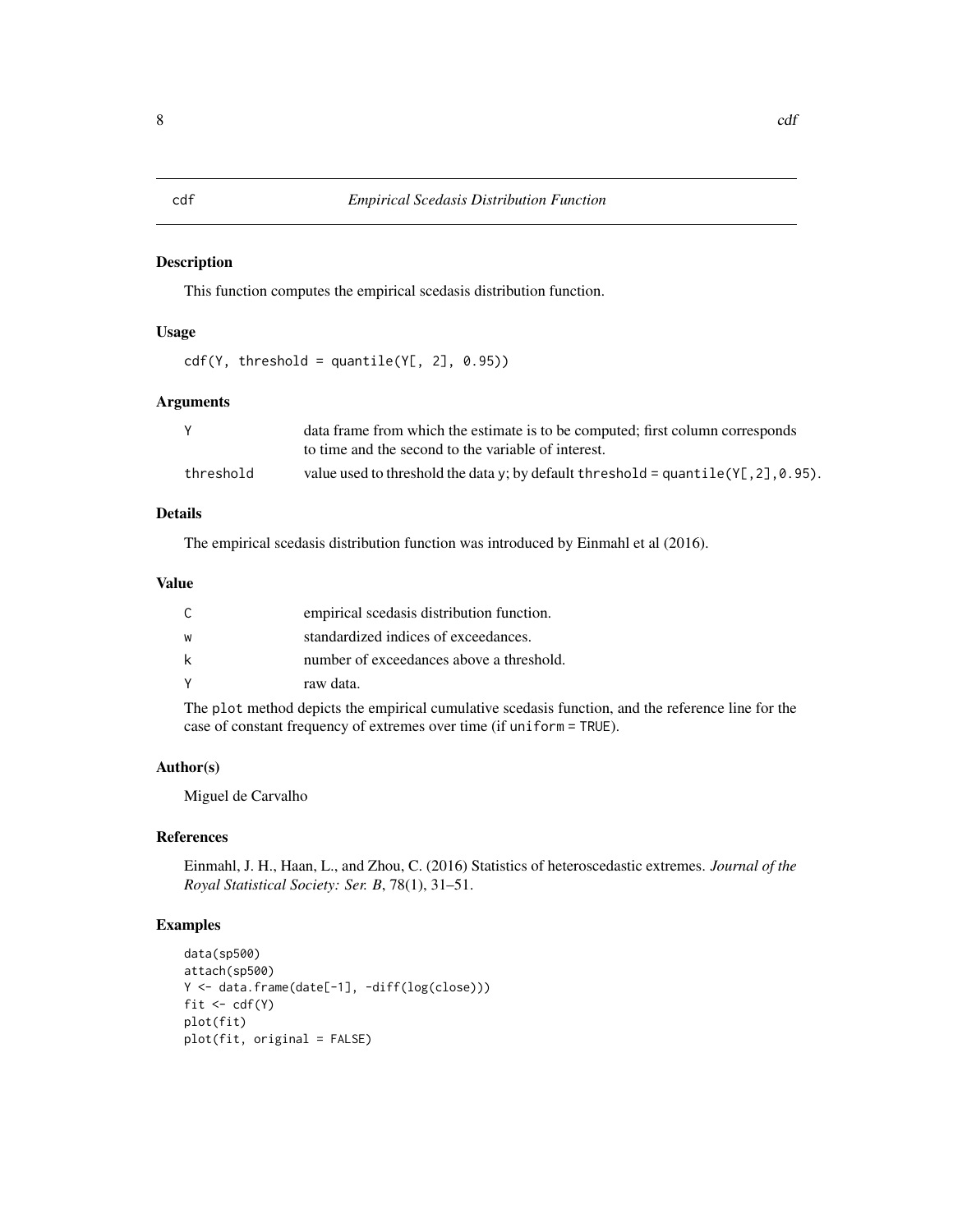<span id="page-8-0"></span>

#### Description

This function computes the mode mass function.

#### Usage

```
cmodes(Y, thresholds = apply(Y[, -1], 2, quantile, probs =
                 (0.95), nu = 100, ...)
```
#### Arguments

| Υ                       | data frame from which the estimate is to be computed; first column corresponds<br>to time and the second to the variable of interest. |
|-------------------------|---------------------------------------------------------------------------------------------------------------------------------------|
| thresholds              | values used to threshold the data y; by default threshold = quantile( $y$ , 0.95).                                                    |
| nu                      | concentration parameter of beta kernel used to smooth mode mass function.                                                             |
| $\cdot$ $\cdot$ $\cdot$ | further arguments for density methods.                                                                                                |

#### Details

The scedasis functions on which the mode mass function is based are computed using the default "nrd0" option for bandwidth.

#### Value

| C      | scedasis density estimators.               |
|--------|--------------------------------------------|
| k      | number of exceedances above the threshold. |
| W      | standardized indices of exceedances.       |
| $\vee$ | raw data.                                  |

The plot method depicts the smooth mode mass function along with the smooth scedasis densities.

### Author(s)

Miguel de Carvalho

#### References

Rubio, R., de Carvalho, M., and Huser, R. (2018) Similarity-Based Clustering of Extreme Losses from the London Stock Exchange. Submitted.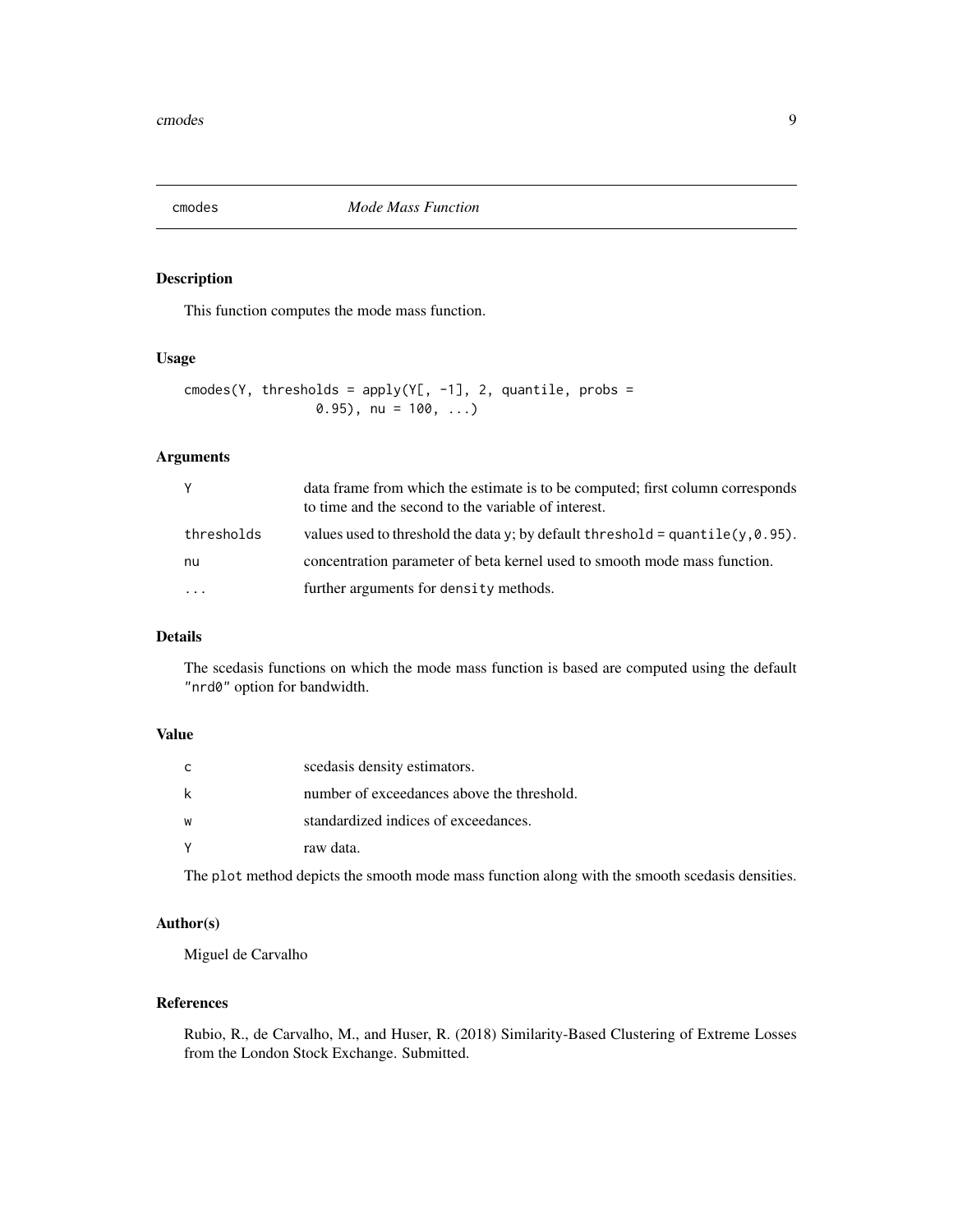#### Examples

```
data(lse)
attach(lse)
nlr <- -apply(log(lse[, -1]), 2, diff)
Y <- data.frame(DATE[-1], nlr)
T < -dim(Y)[1]k \leq floor((0.4258597) * T / (log(T)))fit \leq cmodes(Y, thresholds = as.numeric(apply(nlr, 2, sort)[T - k, ]),
              kernel = "biweight", bw = 0.1 / sqrt(7), nu = 100)
plot(fit)
```
cPTdensity *Nonparametric Bayesian Estimation of Joint Scedasis Density using Mixtures of Polya Trees*

#### Description

This function computes a Bayesian joint scedasis density estimate generating a posterior sample of a finite Mixture of Polya trees.

#### Usage

```
cPTdensity(XY, tau = 0.95, raw = TRUE, prior, mcmc, state, status, data =
          sys.frame(sys.parent()), na.action = na.fail)
```
#### Arguments

| XY    | data frame from which the estimate is to be computed; first column corresponds<br>to time, the second and third columns correspond to the variables of interest X<br>and Y respectively.                                                                                                                                                                                                                                                                                                                                                                                                                                                                                                                                                                                                                                          |
|-------|-----------------------------------------------------------------------------------------------------------------------------------------------------------------------------------------------------------------------------------------------------------------------------------------------------------------------------------------------------------------------------------------------------------------------------------------------------------------------------------------------------------------------------------------------------------------------------------------------------------------------------------------------------------------------------------------------------------------------------------------------------------------------------------------------------------------------------------|
| tau   | value used to threshold the data $z = min(X, Y)$ ; by default threshold = quantile(z, tau).                                                                                                                                                                                                                                                                                                                                                                                                                                                                                                                                                                                                                                                                                                                                       |
| raw   | logical; if TRUE, X and Y will be converted to unit Fréchet scale. If FALSE, X<br>and Y will be understood as already in unit Fréchet scale. If a single variable is<br>provided raw is automatically set to TRUE.                                                                                                                                                                                                                                                                                                                                                                                                                                                                                                                                                                                                                |
| prior | a list giving the prior information. The list includes the following parameter:<br>a0 and b0 giving the hyperparameters for prior distribution of the precision pa-<br>rameter of the Poly tree prior, alpha giving the value of the precision parameter<br>(it must be specified if alpha is missing, see details below), optionally M giving<br>the finite level to be considered (if M is specified, a partially specified mixture<br>of Polya trees model is fitted), tau1 and tau2 giving the hyperparameters of<br>the inverted gamma prior distribution for the centering Beta scale parameter, mo<br>and S0 giving the hyperparameters of the inverted gamma prior distribution for<br>the centering Beta scale parameter, and al, be giving the value of the shape and<br>scale parameter of the centering distribution. |

<span id="page-9-0"></span>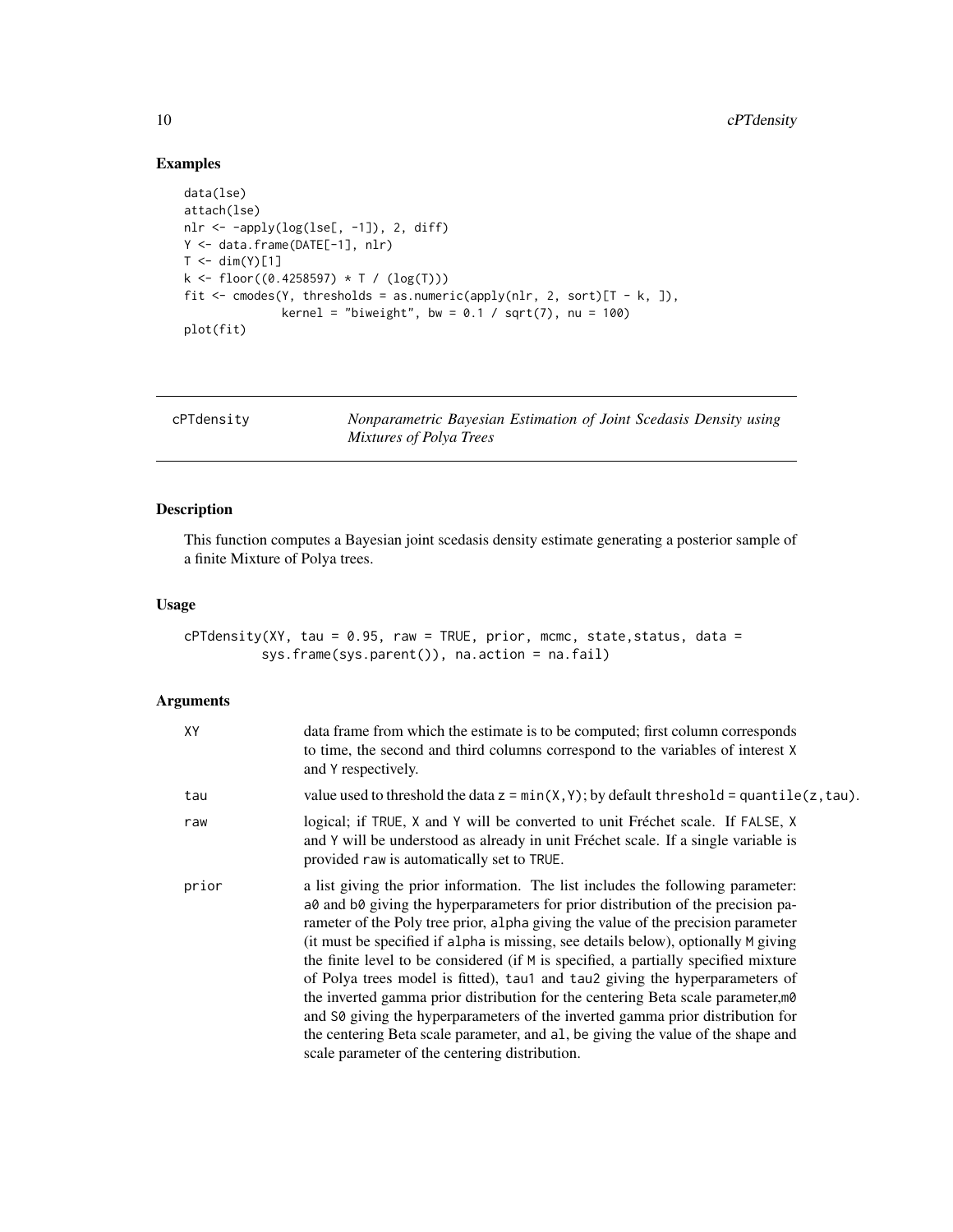#### cPTdensity 11

| mcmc      | a list giving the MCMC parameters. The list must include the following integers:<br>nburn giving the number of burn-in scans, nskip giving the thinning interval,<br>nsave giving the total number of scans to be saved, not splay giving the number<br>of saved scans to be displayed on screen (the function reports on the screen when<br>every ndisplay iterations have been carried out), tune1, tune2, and tune3<br>giving the positive Metropolis tuning parameter for the baseline shape, scale,<br>and precision parameter, respectively (the default value is 1.1) |
|-----------|------------------------------------------------------------------------------------------------------------------------------------------------------------------------------------------------------------------------------------------------------------------------------------------------------------------------------------------------------------------------------------------------------------------------------------------------------------------------------------------------------------------------------------------------------------------------------|
| state     | a list giving the current value of the parameters. This list is used if the current<br>analysis is the continuation of a previous analysis.                                                                                                                                                                                                                                                                                                                                                                                                                                  |
| status    | a logical variable indicating whether this run is new (TRUE) or the continuation of<br>a previous analysis (FALSE). In the latter case the current value of the parameters<br>must be specified in the object state.                                                                                                                                                                                                                                                                                                                                                         |
| data      | data frame.                                                                                                                                                                                                                                                                                                                                                                                                                                                                                                                                                                  |
| na.action | a function that indicates what should happen when the data contain NAs. The<br>default action (na. fail) causes PT density to print an error message and termi-<br>nate if there are any incomplete observations.                                                                                                                                                                                                                                                                                                                                                            |

#### Details

This function learns about the joint scedasis function using a Mixture of Polya Trees (MPT) prior as proposed in Palacios and de Carvalho (2020). In the particular case where XY contains no third column, the function learns about the scedasis function of Einmahl et al (2016) using an MPT prior. The details are as follows. Let

 $Z_i = min(X_i, Y_i)$ 

. The model is given by:

$$
Z_1, \dots, Z_n | G \sim G
$$
  

$$
G | \alpha, al, be \sim PT(\Pi^{al, be}, A)
$$

where, the the PT is centered around a  $Beta(al, be)$  distribution, by taking each m level of the partition  $\Pi^{al,be}$  to coincide with the  $k/2^m$ ,  $k = 0, \ldots, 2^m$  quantile of the  $Beta(al, be)$  distribution. The family  $A = \{\alpha_e : e \in E^*\}$ , where  $E^* = \bigcup_{m=0}^m E^m$  and  $E^m$  is the m-fold product of  $E = \{0, 1\}$ , was specified as  $\alpha_{e_1...e_m} = \alpha m^2$ .

In the univariate case,the following proper priors can be assigned:

$$
al|m_0, S_0 \sim LNormal(m_0, S_0)
$$
  

$$
be|\tau_1, \tau_2 \sim LNormal(\tau_1, \tau_2)
$$

To complete the model specification, independent hyperpriors are assumed,

$$
\alpha|a_0, b_0 \sim \Gamma(a_0, b_0)
$$

The precision parameter,  $\alpha$ , of the PT prior can be considered as random, having a gamma distribution,  $\Gamma(a_0, b_0)$ , or fixed at some particular value. To let  $\alpha$  to be fixed at a particular value, set  $a_0$  to NULL in the prior specification.

In the computational implementation of the model, Metropolis–Hastings steps are used to sample the posterior distribution of the baseline and precision parameters.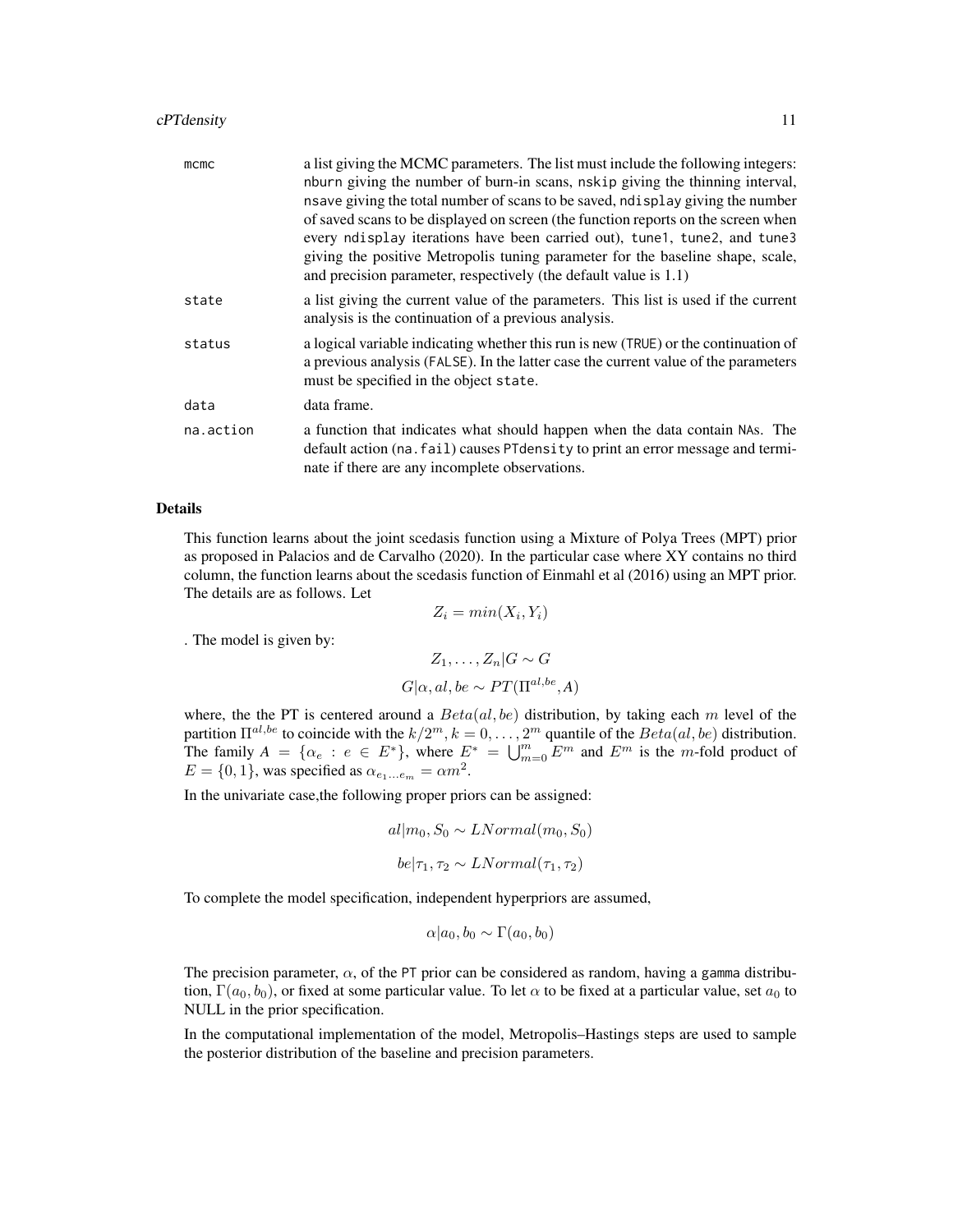#### Value

| $\mathsf{C}$                                                  | Joint scedasis density estimator.                 |
|---------------------------------------------------------------|---------------------------------------------------|
| k                                                             | number of exceedances above the threshold.        |
| W                                                             | standardized indices of exceedances.              |
| Y                                                             | raw data.                                         |
| al                                                            | giving the value of the baseline shape parameter. |
| be                                                            | giving the value of the baseline scale parameter. |
| alpha                                                         | giving the value of the precision parameter.      |
| The plot method depicts the estimated joint scedasis density. |                                                   |

#### Author(s)

Miguel de Carvalho and Vianey Palacios

#### References

Palacios, V., de Carvalho, M. (2020) Bayesian semiparametric modeling of jointly heteroscedastic extremes. *Preprint.*

```
## Not run:
## Example from Palacios and de Carvalho (2020, submitted)
library(evd)
## Initial state
state <- NULL
## MCMC parameters
nburn <- 2000
nsave <- 1000
nskip <- 0
ndisplay <- 500
mcmc <- list(nburn=nburn,nsave=nsave,nskip=nskip,ndisplay=ndisplay,
tune1=1.1,tune2=1.1,tune3=1.1)
## Prior information
prior<-list(a0=1,b0=1,M=8,m0=.01,S0=.01,tau1=.01,tau2=.01);
T < -5000time \leq seq(1/T, 1, by = 1/T)
set.seed(12333)
aux \leq matrix(0, T, 2)
for (i in 1:T) {
    aux[i,] <- rbvevd(1, dep = .5, asy=c(sin(pi*time[i]), time[i]),
    model="alog", mar1 = c(1, 1, 1), mar2 = c(1, 1, 1))
}
XY <- cbind(time, aux)
fit \leq cPTdensity(XY, prior = prior, mcmc = mcmc, state = state, status =
TRUE)
plot(fit)
## End(Not run)
```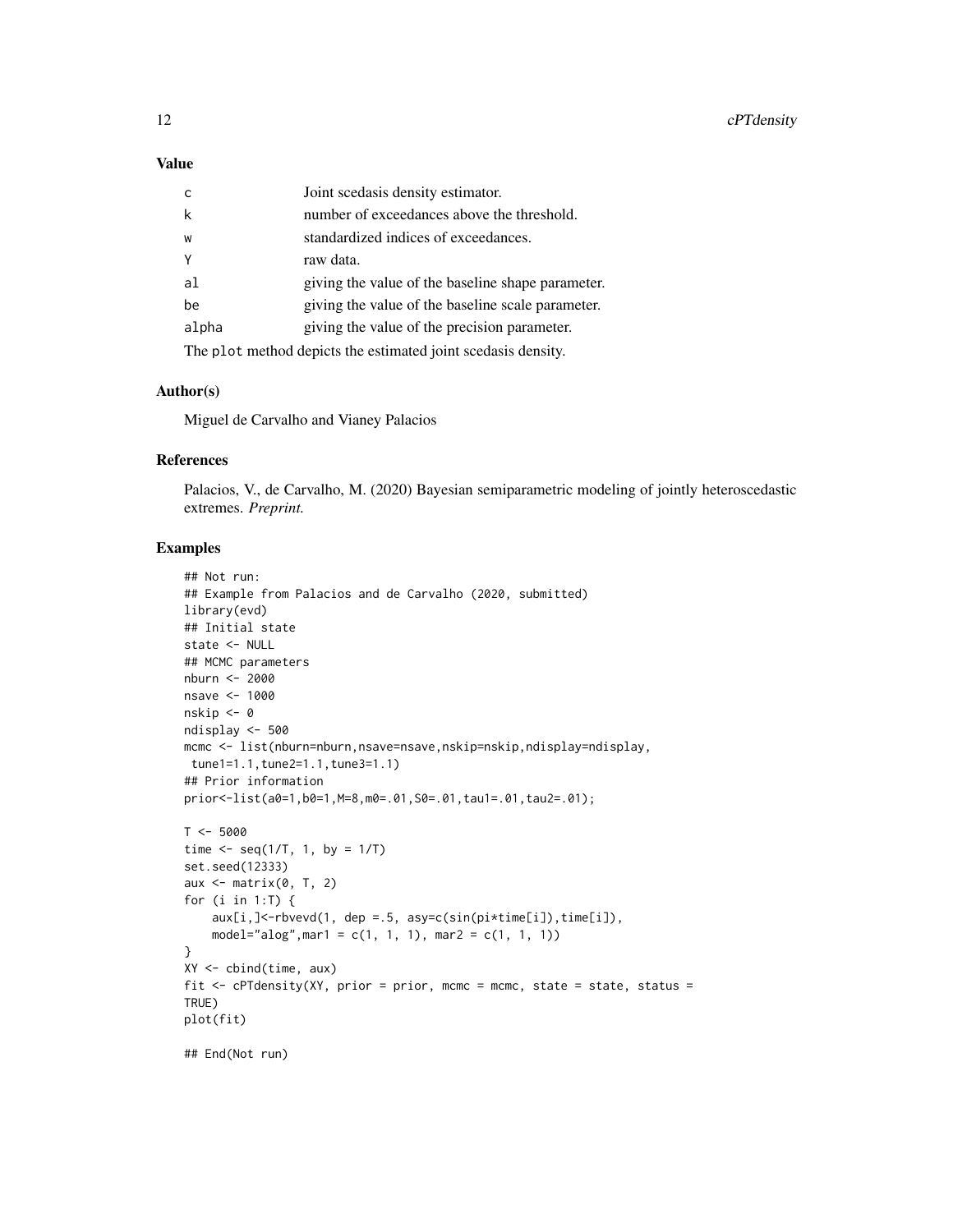#### <span id="page-12-0"></span>Description

This function performs k-geometric means for time-varying value-at-risk.

#### Usage

 $kgvar(y, centers, iter.max = 10, conf. level = 0.95)$ 

#### Arguments

| y          | data frame from which the estimate is to be computed; first column corresponds<br>to time and the second to the remainder of interest.                            |
|------------|-------------------------------------------------------------------------------------------------------------------------------------------------------------------|
| centers    | the number of clusters or a set of initial (distinct) cluster centres. If a number, a<br>random set of (distinct) rows in $\nu$ is chosen as the initial centers. |
| iter.max   | the maximum number of iterations allowed. The default is 10.                                                                                                      |
| conf.level | the confidence level. The default is 0.95.                                                                                                                        |

#### Details

The intermediate sequence  $\kappa_T$  is chosen proportional to  $T / \log T$ .

#### Value

kgvar returns an object of class "kgvar" which has a fitted method. It is a list with at least the following components:

| var.new     | cluster center value-at-risk function.                      |
|-------------|-------------------------------------------------------------|
| clusters    | cluster allocation.                                         |
| Y           | raw data.                                                   |
| n.clust     | number of clusters.                                         |
| scale.param | the scale parameters in the Pareto-like tail specification. |
| conf.level  | the confidence level.                                       |
| hill        | hill estimator of extreme value index.                      |

The plot method depicts the k-geometric means algorithm for time-varying value-at-risk. If c.c is TRUE, the method displays the cluster means.

#### Author(s)

Miguel de Carvalho, Rodrigo Rubio.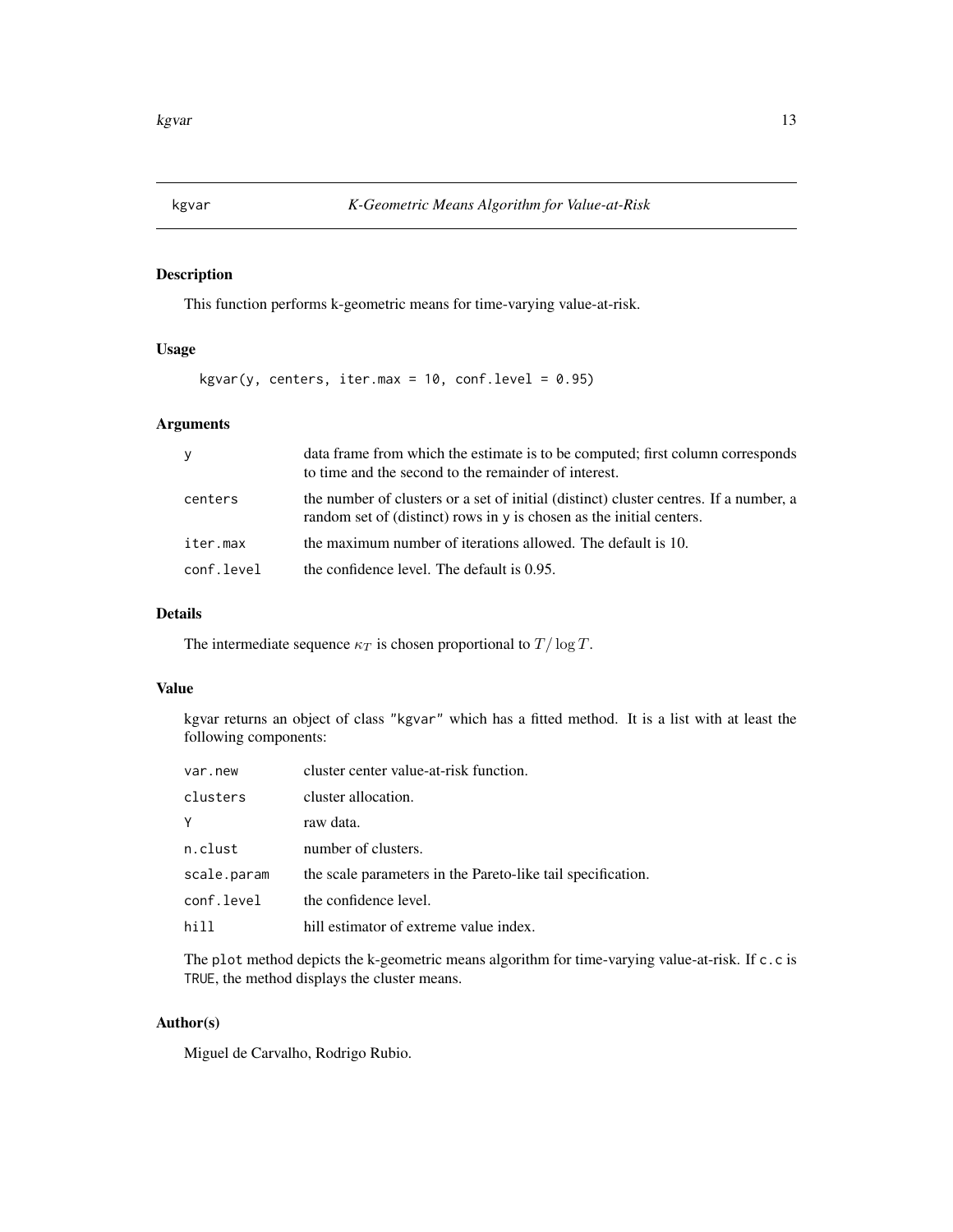#### References

Rubio, R., de Carvalho, M. and Huser, R. (2018) Similarity-Based Clustering of Extreme Losses from the London Stock Exchange. Submitted.

#### Examples

```
## Not run:
## Example (Overlapping version of Fig. 8 in Supplementary Materials)
data(lse)
attach(lse)
y <- -apply(log(lse[, -1]), 2, diff)
fit <- kgvar(y, centers = 3)
plot(fit, c.c = TRUE, ylim = c(0, 0.1))
```
## End(Not run)

khetmeans *K-Means Clustering for Heteroscedastic Extremes*

#### Description

This function performs k-means clustering for heteroscedastic extremes.

#### Usage

```
khetmeans(y, centers, iter.max = 10, alpha = 0.5)
```
#### Arguments

| y        | data frame from which the estimate is to be computed; first column corresponds<br>to time and the second to the remainder of interest.                        |
|----------|---------------------------------------------------------------------------------------------------------------------------------------------------------------|
| centers  | the number of clusters or a set of initial (distinct) cluster centres. If a number, a<br>random set of (distinct) rows in y is chosen as the initial centers. |
| iter.max | the maximum number of iterations allowed. The default is 10.                                                                                                  |
| alpha    | the tuning parameter. The default is 0.5.                                                                                                                     |

#### Details

The intermediate sequence  $\kappa_T$  is chosen proportional to  $T / \log T$ .

#### Value

khetmeans returns an object of class "khetmeans" which has a fitted method. It is a list with at least the following components:

| mus.new     | cluster center scedasis density.    |
|-------------|-------------------------------------|
| mugamma.new | cluster center extreme value index. |

<span id="page-13-0"></span>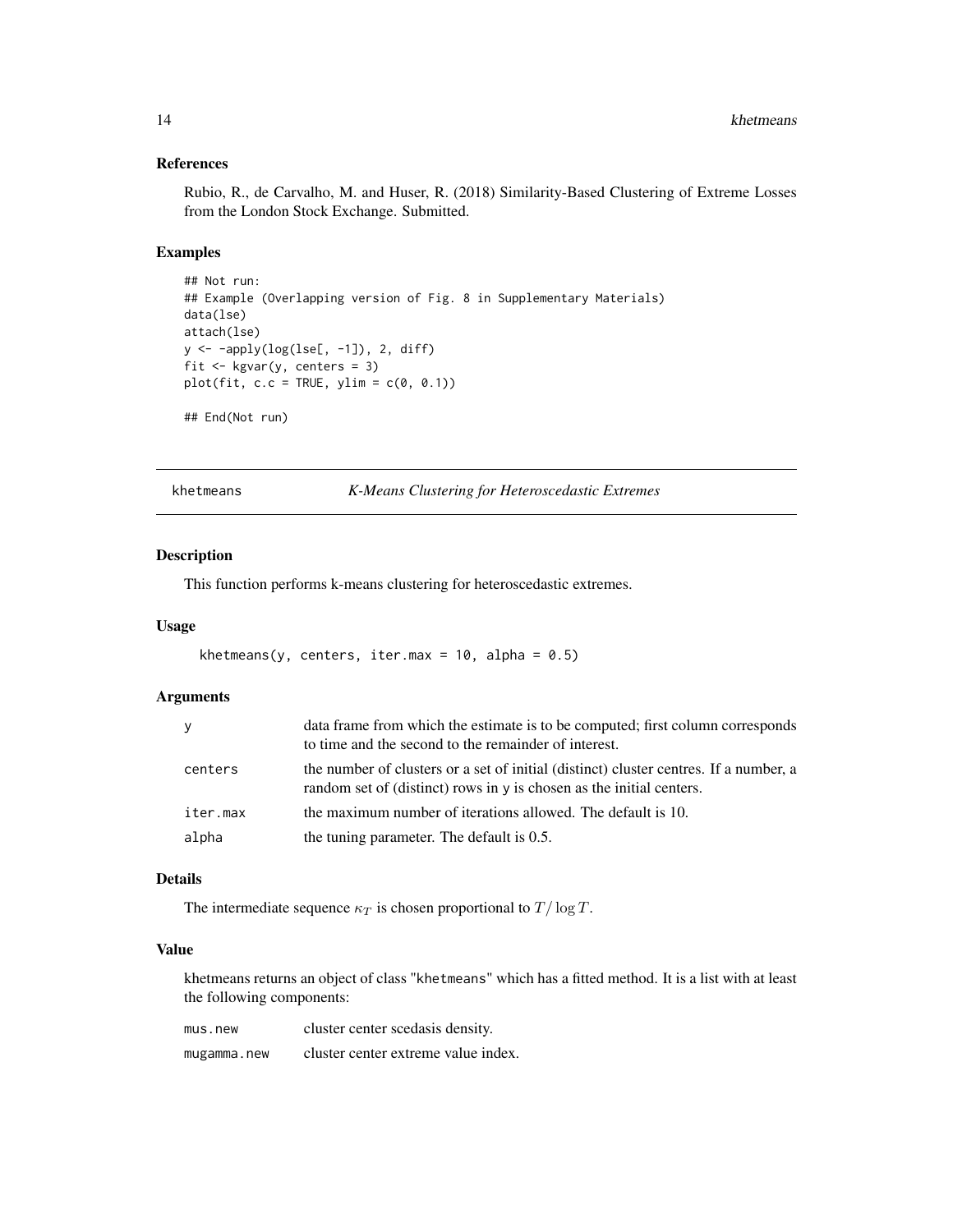#### khetmeans and the set of the set of the set of the set of the set of the set of the set of the set of the set of the set of the set of the set of the set of the set of the set of the set of the set of the set of the set of

| clusters | cluster allocation. |
|----------|---------------------|
| ٧        | raw data.           |
| n.clust  | number of clusters. |

The plot method depicts the k-means clustering for heteroscedastic extremes. If c.c is TRUE, the method displays the cluster means.

#### Author(s)

Miguel de Carvalho, Rodrigo Rubio.

#### References

Rubio, R., de Carvalho, M. and Huser, R. (2018) Similarity-Based Clustering of Extreme Losses from the London Stock Exchange. Submitted.

```
## Not run:
## Example 1 (Scenario B, T = 5000)
## This example requires package evd
require(evd)
set.seed(12)
T < -5000n < -30b \le -0.1gamma1 \le -0.7gamma2 < -1grid \leq seq(0, 1, length = 100)
c2 <- function(s)
    dbeta(s, 2, 5)
c3 <- function(s)
    dbeta(s, 5, 2)
X \le - matrix(0, ncol = T, nrow = n)
for(i in 1:5)
  for(j in 1:T)
    X[i, j] \leftarrow \text{rgev}(1, c2(j / T), c2(j / T), \text{gamma1})for(i in 6:15)
  for(j in 1:T)
    X[i, j] \leftarrow \text{rgev}(1, c2(j / T), c2(j / T), \text{gamma2})for(i in 16:20)
  for(j in 1:T)
    X[i, j] <- rgev(1, c3(j / T), c3(j / T), gamma1)
for(i in 21:30)
  for(j in 1:T)
    X[i, j] \leq rgev(1, c3(j / T), c3(j / T), gamma2)Y \leftarrow t(X)fit <- khetmeans(Y, centers = 4)
plot(fit, c.c = TRUE)
lines(grid, c2(grid), type = 'l', lwd = 8, col = 'black')
lines(grid, c3(grid), type = 'l', lwd = 8, col = 'black')
```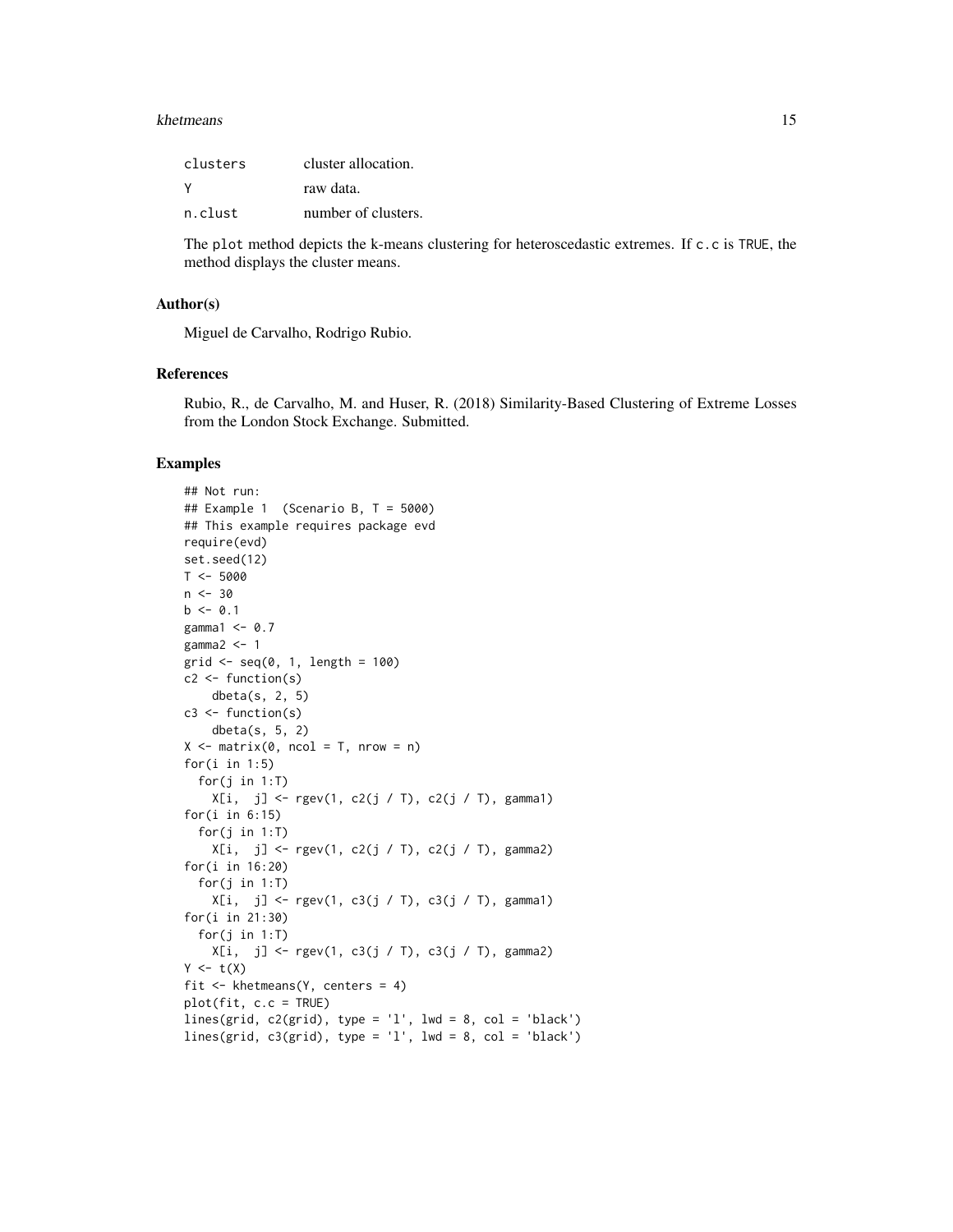```
## End(Not run)
## Not run:
## Example 2 (Overlapping version of Fig. 5 in Supplementary Materials)
data(lse)
attach(lse)
y <- -apply(log(lse[, -1]), 2, diff)
fit <- khetmeans(y, centers = 3)
plot(fit, c.c = TRUE, ylim = c(0, 3))
## End(Not run)
```
lse *Selected Stocks from the London Stock Exchange*

#### Description

Prices at close from 26 selected stocks from the London stock exchange from 1989 till 2016.

#### Usage

lse

#### Format

The lse data frame has 6894 rows and 27 columns.

#### References

Rubio, R., de Carvalho, M., and Huser (2018) Similarity-based clustering of extreme losses from the London stock exchange.

plotFrechet *Unit Fréchet Scatterplot in Log-log Scale*

#### Description

This function depicts a scatterplot of bivariate data transformed to unit Fréchet scale.

#### Usage

 $plotFrechet(Y, tau = 0.95, raw = TRUE, ...)$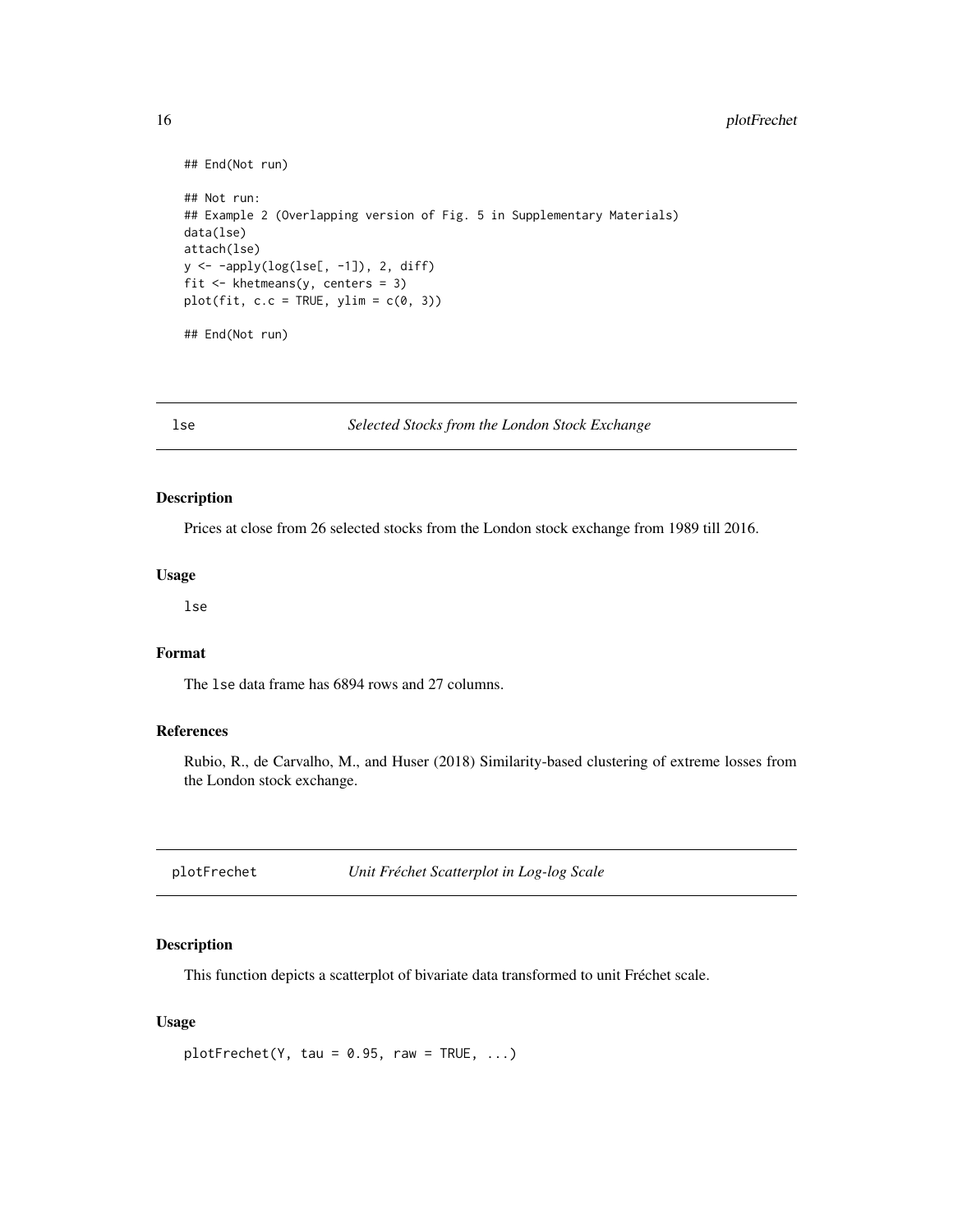#### <span id="page-16-0"></span> $\frac{17}{2}$  sp500

#### Arguments

|           | list with data from which the estimates are to be computed.                                                                      |
|-----------|----------------------------------------------------------------------------------------------------------------------------------|
| tau       | value used to threshold the data y; by default treshold = $quantile(y, 0.95)$ .                                                  |
| raw       | logical; if TRUE, Y will be converted to unit Fréchet scale. If FALSE, Y will be<br>understood as already in unit Fréchet scale. |
| $\ddotsc$ | other arguments to be passed to plot.                                                                                            |

## Details

The solid line corresponds to the boundary threshold in the log-log scale, with both axes being logarithmic.

#### Author(s)

Miguel de Carvalho

#### Examples

```
## de Carvalho et al (2013, Fig. 5)
data(beatenberg)
plotFrechet(beatenberg, xlab = "Forest Cover", ylab = "Open Field",
            raw = FALSE)
```
sp500 *Standard & Poor 500*

#### Description

Daily Standard and Poor's index at close from 1988 till 2007.

#### Usage

sp500

#### Format

The sp500 data frame has 5043 rows and 2 columns.

#### References

de Carvalho, M. (2016) Statistics of extremes: Challenges and opportunities. In: *Handbook of EVT and its Applications to Finance and Insurance*. Eds F. Longin. Hoboken: Wiley.

Einmahl, J. H., Haan, L., and Zhou, C. (2016) Statistics of heteroscedastic extremes. *Journal of the Royal Statistical Society: Ser. B*, 78(1), 31–51.